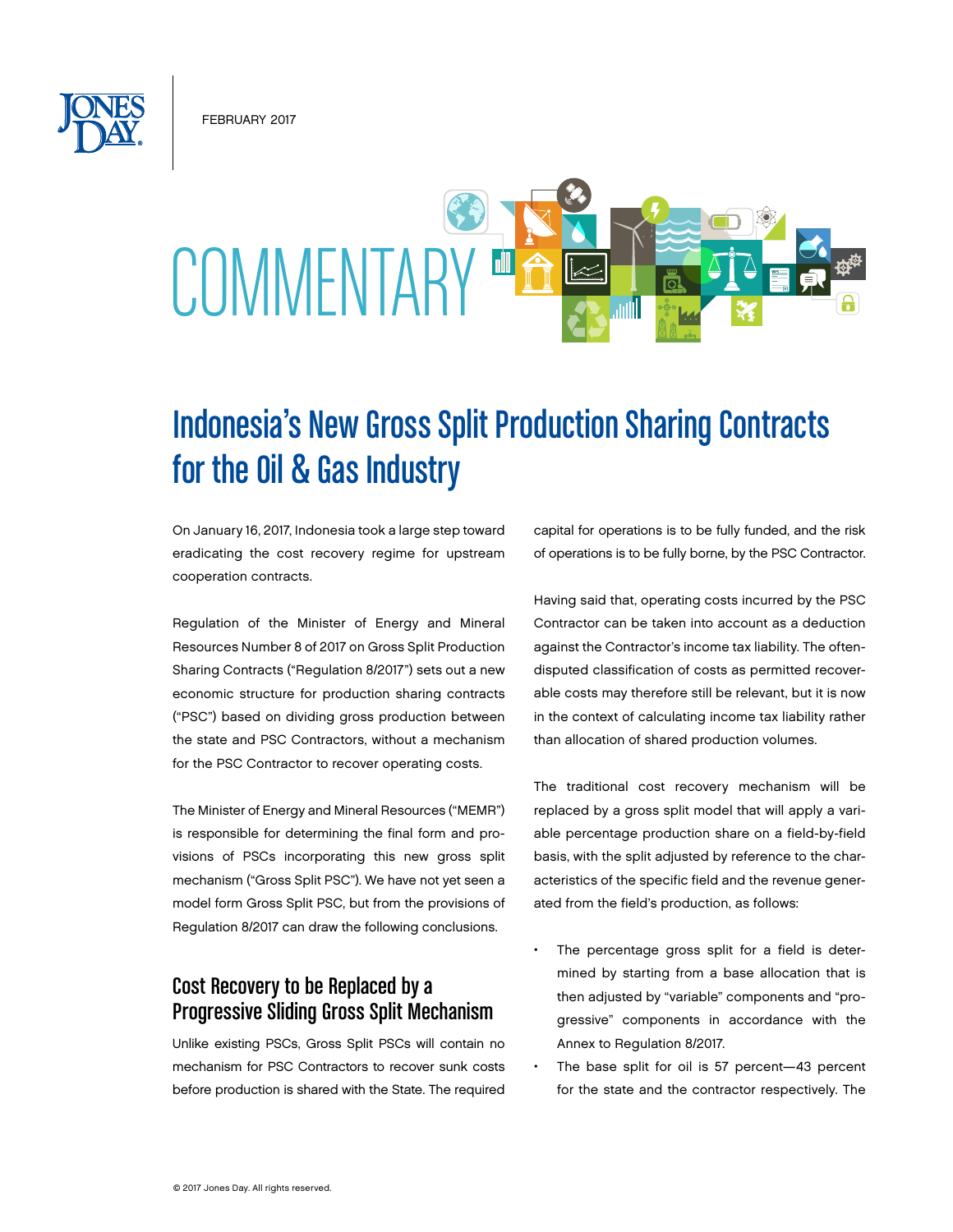base split for gas is 52 percent—48 percent for the State and Contractor respectively.

- The base split will then be adjusted by "variable" components that address specific matters affecting the cost of developing and commercializing the field. These are: (i) the location of the field (onshore or offshore, and if offshore, the water depth); (ii) the type (conventional or unconventional) and depth of the reservoir; (iii) the availability of supporting infrastructure; (iv) whether the field contains heavy oil or the petroleum specification requires additional costs to be incurred due to high levels of carbon dioxide or hydrogen sulphide; (v) the availability of required equipment and goods in the domestic economy; and (vi) whether the field is in the primary, secondary, or tertiary phase of production.
- A 5 percent uplift to the Contractor's split will also be given for a plan of development that is developed for the first time in a PSC work area—which we interpret to mean the first plan of development under a PSC, at which point the PSC moves from the exploration phase to the production phase. No such 5 percent uplift is available for subsequent plans of development in the PSC work area, or for additional work under an existing plan of development. A 5 percent reduction in the Contractor's share of petroleum may also be applied in certain circumstances.
- The "progressive" components focus on the revenue generated from the field and adjust the gross split from time to time by reference to the Indonesian Crude Price ("ICP") and the cumulative total production of oil and gas from the field.
	- The Contractor's production share is lifted by increasing increments of 2.5 percent the further ICP falls below US\$70 per barrel (capped at a 7.5 percent increase where ICP is below US\$40), and is similarly reduced in increments of 2.5 percent the further ICP is above US\$85 per barrel (capped at a -7.5 percent adjustment where ICP exceeds US\$115). Some further detail is required on how this will be calculated in practice; on a straight reading of the Annex to Regulation 8/2017, as little as a US\$0.01 increase in the ICP, for example, could trigger a 2.5 percent reduction in the Contractor's percentage production share, leaving the Contractor significantly worse off.
- The PSC Contractor will also receive an adjustment in its favor when a field is first producing, and as cumulative production from the field increases, that favorable adjustment reduces until it ceases once cumulative production reaches 150 MMboe.
- The percentage gross split to be applied to a field will be determined at the time the plan of development for that field is approved.
- If a field does not achieve a specified economic result, then an additional share of up to 5 percent may be allocated to the PSC Contractor. If a field exceeds a specified economic result, the State may take an additional share of up to 5 percent from the PSC Contractor.
- After commercial production commences, adjustments of the production share may be made if the actual conditions experienced deviate from the variable and progressive components used in setting the production share during field development. Further, adjustments to the crude oil price element of the progressive components will be made monthly based on the results of evaluations carried out by the Special Task Force for Upstream Oil and Gas Business Activities ("SKK Migas"). Such evaluations will be based on the monthly calculation of the ICP.

## First Tranche Petroleum and Investment Credits

As a natural consequence of these adjustments, we expect that the Gross Split PSC will also do away with: (i) the First Tranche Petroleum structure, which was designed to ensure the State receives a share of production without having to wait until all approved costs were first recovered from production; and (ii) investment credit allowances, as the variable components are designed to incentivize PSC Contractors to invest in frontier, deepwater, or other high-cost/high-risk areas by giving them a greater share of production to compensate for the additional investment risks and costs.

# No Other Fundamental Changes

Regulation 8/2017 does not foreshadow any other fundamental changes to the existing PSC regime. As with the existing PSC structure: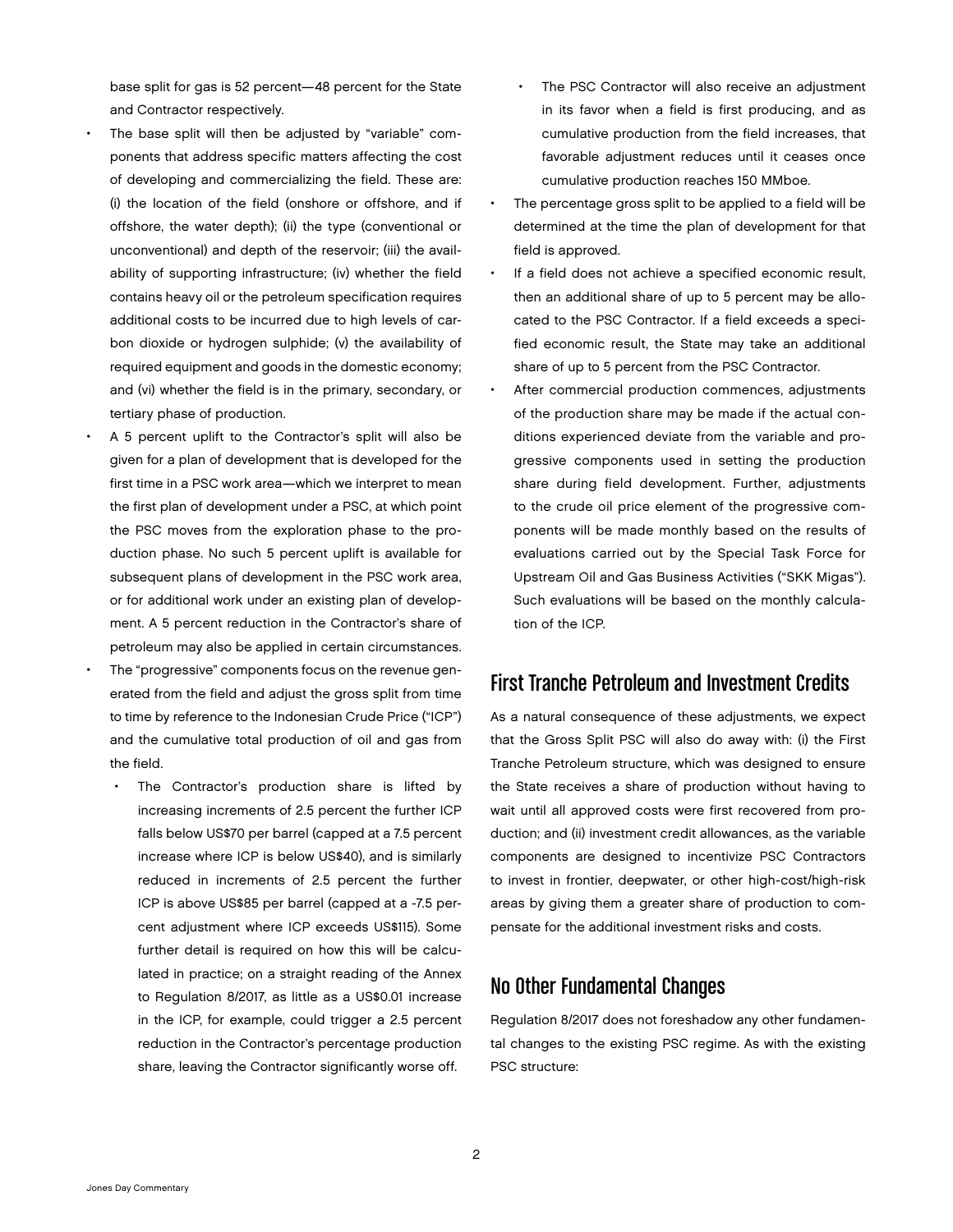- Oil and gas remains the property of the State until the delivery point of the production. Data obtained from implementing Gross Split PSCs remains the property of the State, and the existing strict confidentiality and disclosure regulations will continue to apply.
- SKK Migas retains overall control (but limited to policy formulation toward work plans and budgets) and management (through ensuring compliance with the approved work plan) of operations, and PSC Contractors will still need to prepare work programs and budgets for SKK Migas approval.
- The 25 percent domestic market supply obligations continue to apply, with payment for crude oil based on the Indonesian Crude Price. Regulation 8/2017 is silent as to the price to apply for natural gas, and we assume this will follow the current practice.
- Gross Split PSCs are likely to contain standard PSC provisions such as those relating to mandatory relinquishment of working area, minimum work and expenditure commitments, restrictions on assignment, 10 percent Indonesian participation rights (in this regard, no changes appear to be proposed to the provisions set out in MEMR Regulation 37 of 2016), prioritizing domestic labor and goods and services content, conditions for contract extension, and creation of a reserve fund for abandonment and rehabilitation activities.
- All goods and equipment directly used by PSC Contractors in upstream oil and gas activities become the property of the State, to be developed by the Government and administered by SKK Migas. This implies that, even in the absence of a cost-recovery mechanism, the State is ultimately carrying the costs of those goods and equipment, either by virtue of the deductions to the PSC Contractor's tax liability or the reimbursement is built in to the PSC Contractor's share of production.
- Certain bonuses will need to be paid to the State. Regulation 8/2017 does not clarify what bonuses will be payable under the Gross Split PSC. We expect a signature bonus may still apply; however, we query whether payment of production bonuses will be required as the progressive components already build in a reduction to the PSC Contractor's gross split as cumulative production levels reach certain milestones. It is possible that production bonuses may be imposed at cumulative production targets in excess of 150 MMboe.

#### Application

It appears that the new gross production split structure is mandatory for all new PSCs granted on or after January 16, 2017, including for PSCs that have expired and are being replaced.

For those existing PSCs that are expiring and being extended, the original PSC cost recovery and profit split regime may continue to apply, or the new gross split structure can be proposed for the extension period. Those PSCs that were signed before the Regulations came into force can also propose converting the existing PSC to a Gross Split PSC at any time. Any proposed conversion of an extension PSC or an existing PSC into a Gross Split PSC would appear to be subject to gaining approval; however, the Regulations are not entirely clear on the proposal and approval process.

Where an existing PSC converts to a Gross Split PSC, all operating costs incurred but not yet recovered under the previous PSC terms can be added to the gross split in favor of the PSC Contractor's share.

It is not entirely clear how this carrying-forward of unrecovered costs will operate in conjunction with MEMR Regulation 30/2016 and MEMR Regulation 15/2015. MEMR Regulation 15/2015 sets out, among other things, provisions for determining whether the existing PSC Contractor, Pertamina, a different contractor, or a combination of them would be appointed as the contractor for a work area where an existing PSC is expiring and being renewed. MEMR Regulation 30/2016 amended MEMR Regulation 15/2015 so that in the event Pertamina or a third party is appointed as the new contractor to take over the work area under the extended PSC, the new contractor can enter into an agreement with the current PSC Contractor for the funding of operations during the remaining term of the existing PSC until the handover of operations, and costs incurred pursuant to that funding agreement could be recovered under the new PSC. This was a sensible clarification in order to ensure funds are properly spent in maintaining the safe and effective operation of the work area by an incumbent PSC Contractor who is fully aware that it would not be party to the extended PSC and otherwise would have no means by which to recover costs spent in the final months of operations. However, if the extended PSC will take the form of a Gross Split PSC, then the carrying-forward of unrecovered costs is not an option, and we suggest it would be prudent for